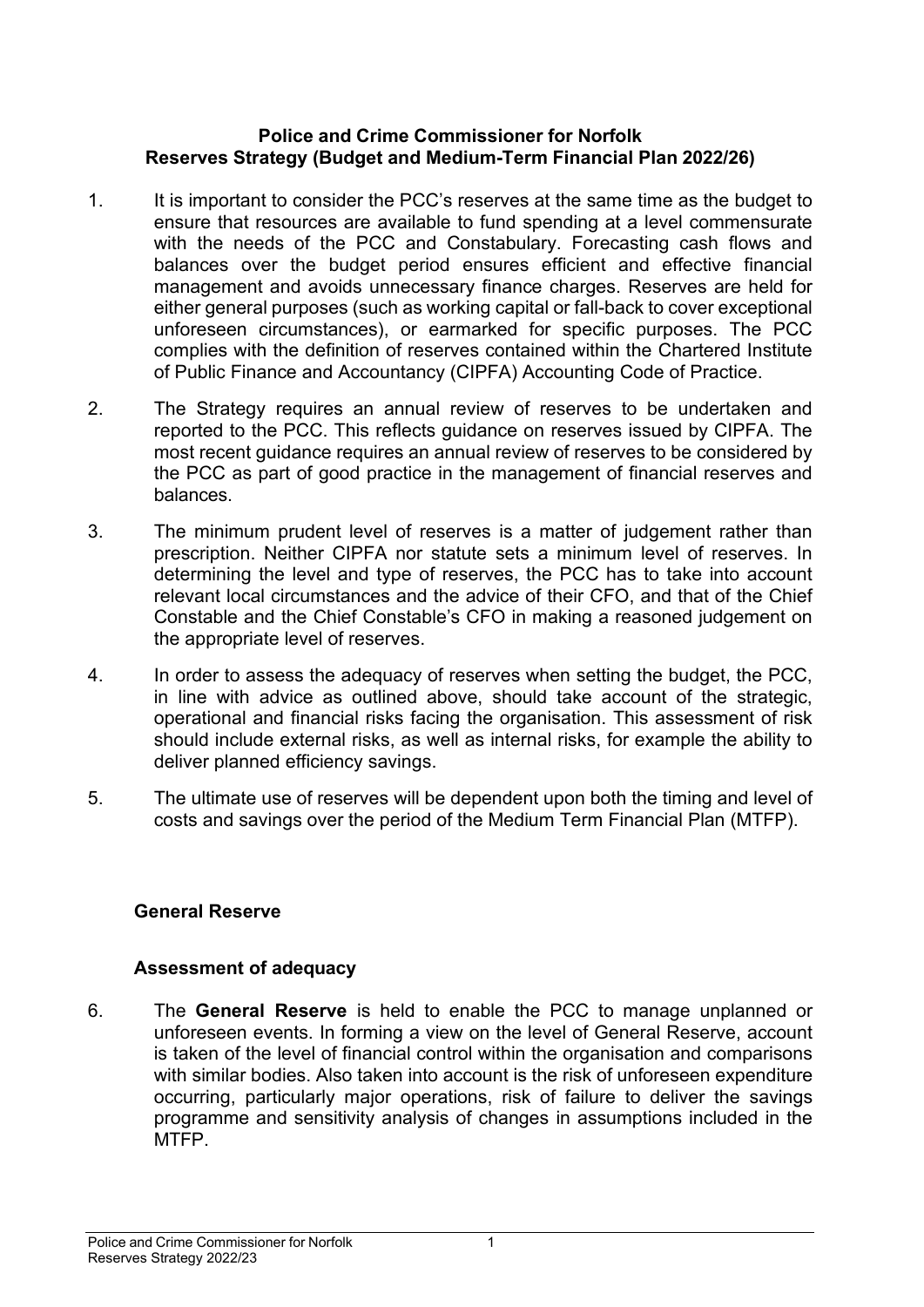- 7. Within the MTFP appropriate estimates are made of a number of key items including provision for pay and price rises, as well as a forecast of interest movements. In addition, prudent assumptions are made for the forecast capital programme and for future capital receipts. These estimates and assumptions also take into account the general financial climate.
- 8. Norfolk Constabulary has generally managed its demand led pressures within its budget envelope year on year, and where appropriate has used earmarked reserves to meet additional significant demand pressures and unbudgeted costs.
- 9. Since 2010 the constabulary has a proven track record of delivering efficiency savings year on year that will total £40m by the end of 2021/22.
- 10. In the MTFP savings plans are outlined across the period of the plan. These are outlined in the main budget report. The Chief Constable and PCC are committed to continuing to deliver efficiency and productivity gains in each year of the MTFP.
- 11. The General Reserve is currently at £4.475m (2.56% of net revenue budget). The strategy is to maintain this between 2.5% and 3% for the duration of the MTFP. This requires the reserve to be increased by £0.645m between 2022/23 and 2025/26 to £5.120m. This is a prudent and adequate amount to hold as a General Reserve. This is shown in Annex 1.
- 12. A call on the general reserve, particularly for major operations, would be likely to result in an application to the Home Office for additional support.

### **Earmarked Reserves**

- 13. These are reserves that are held for a specific purpose, whereby funds are set aside for future use when the need arises.
- 14. The level of reserves and predicted movement for these reserves is set out in the attached Annex 1. All reserve levels are reviewed annually.
- 15. The purpose and strategy for each reserve is set out below.
- 16. The **Budget Support Reserve** was being held as a contingency against future demand led pressures,and had also been used to deal with the funding pressures arising from austerity. The plan was to end the use of this reserve and repurpose the remaining balance for use as part of the Invest to Save Reserve and the Capital Financing and Efficiency Improvement Reserve. However, given the economic uncertainty caused by the Covid-19 pandemic and lockdown restrictions, this reserve has been re-established. This reserve will be used over the period of the Spending Review.
- 17. The **Invest to Save Reserve** provides funding for initiatives that will generate future savings and also provides funds to support the cost of change. The balance in this reserve is expected to be fully used up by the end of the period of the MTFP.
- 18. The **Capital Financing Reserve and Efficiency Improvement Reserve** is used to help fund the short-life asset requirement of the Capital Programme. The reserve is used when the amount required for investment exceeds the budget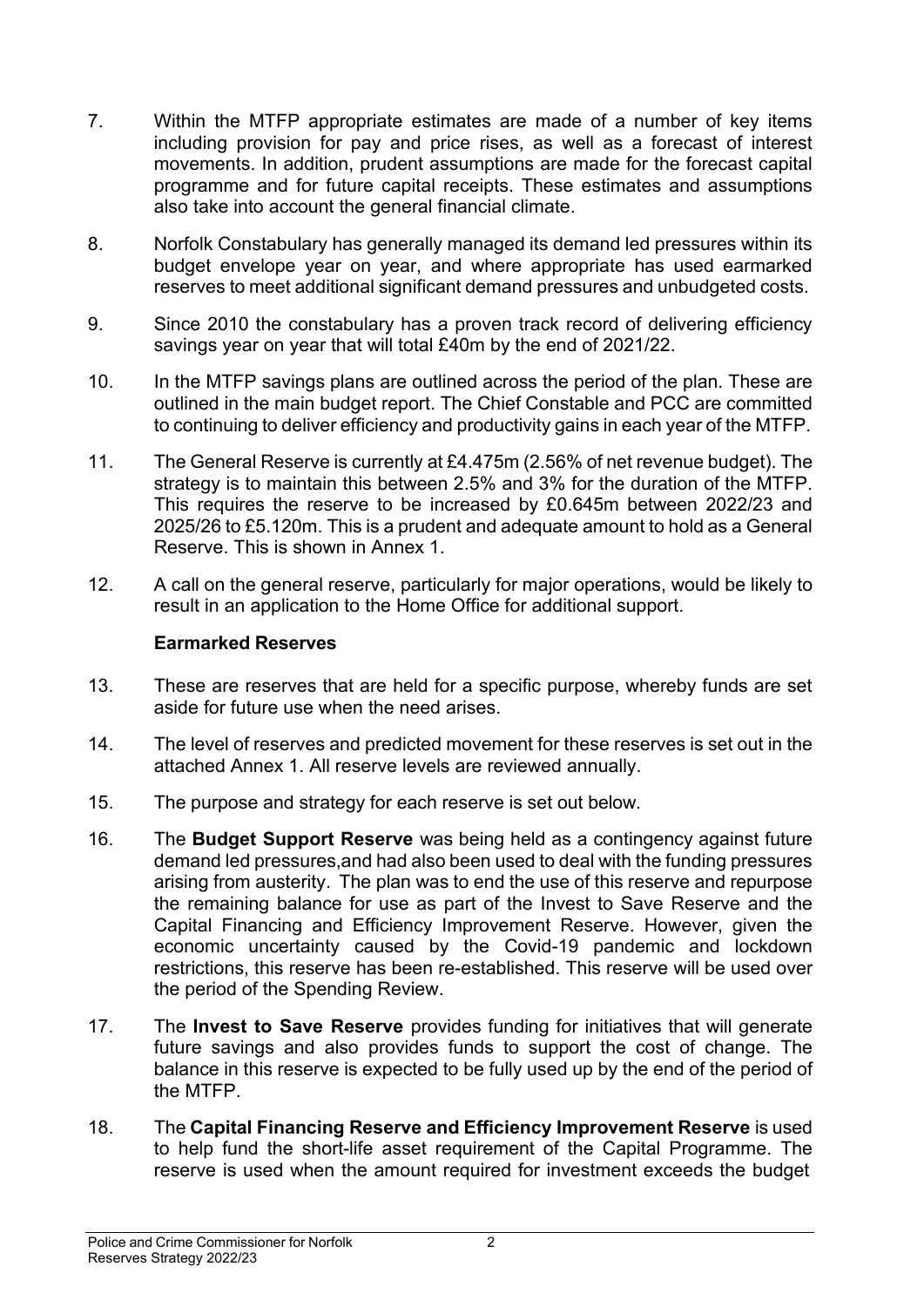available for this purpose. This is an important part of the funding strategy to ensure the constabulary is as efficient and productive as possible through continued investment in enabling technologies. This is a key reserve and forecast levels are reviewed each year against the capital programme to make sure there is sufficient funding available for future years.

- 19. The **Insurance Reserve** is being held as a contingency against future increases in premiums and/or increases in the value of assessed insurance liabilities. The reserve and also the provision within the accounts are actuarially assessed by external advisors, and as a result of this advice the reserve is being maintained to £850k.
- 20. The Police Reform and Social Responsibility Act 2011 sets out a number of ways that PCC's and Community Safety Partnerships should work together, including a mutual duty to co-operate with regards to each other's priorities. The **Community Safety Reserve** enables the PCC to work with the Community Safety Partnership and its respective partners to support evidence-based projects at a county wide and local neighbourhood level.
- 21. The **PCC Reserve** is made up from previous underspends against the budgets of the Office of the Police and Crime Commissioner and the commissioning budget. The PCC reserve shown in the papers consists of several elements. The commissioning element is used to smooth commissioning spending over the MTFP period and to commission additional services in the community or delivered by the Constabulary, for instance in supporting victims. The PCC general element is for any urgent spend that has not been previously budgeted for in year.
- 22. The **Efficiency Reserve** is held for the PCC who will draw on this reserve for engaging with the public on the progress of the Police, Crime and Community Safety Plan.
- 23. The **Safety Camera Reserve** is held on behalf of the Safety Camera Partnership (comprising the PCC, Chief Constable and Norfolk County Council). Income is dependent upon the number of Speed Awareness courses delivered. The use is reviewed and agreed at the Safety Camera Oversight Board. **N.B.** This reserve is not included in Annex 1 as it is a partnership reserve not solely available to the PCC. It is included in Annex 2.

### **Compliance with Home Office guidance on reserves**

- 24. On 31<sup>st</sup> March 2018 the Minister for Policing and the Fire Service published guidance on the information that each PCC must publish in terms of reserves. One of the key requirements is that the information on each reserve should make clear how much of the funding falls into each of the following three categories:
	- Funding for planned expenditure on projects and programmes over the period of the current medium term financial plan
	- Funding for specific projects and programmes beyond the current planning period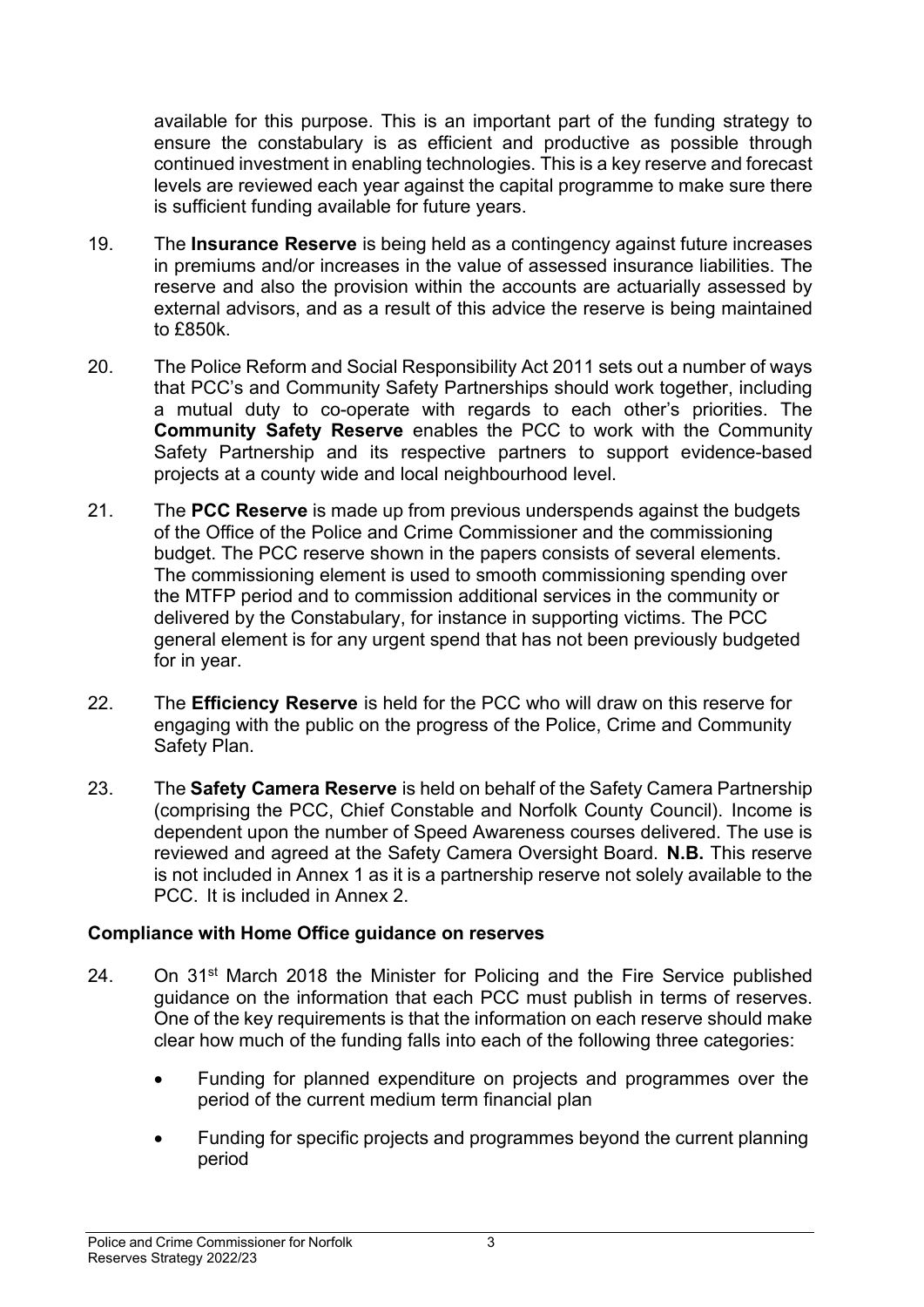As a general contingency to meet other expenditure needs held in accordance with sound principles of good financial management

This information is provided in Annex 2 which analyses the forecast balance on 31<sup>st</sup> March 2022 over the above headings.

### **Conclusion**

- 25. The current policy, as demonstrated in the MTFP, is to maintain revenue general balances close to an operational guideline level of between 2.5%- 3% of the net annual revenue budget. Across the police service this is the generally accepted level which is appropriate.
- 26. The earmarked reserves have been described and the strategy is to keep these for specific purposes (excluding the Safety Camera Reserve), to ensure taxpayers' money is being used as efficiently as possible. The Strategy for the total level of reserves is that they should not drop below 6% - and this is achieved in this MTFP.
- 27. Having considered the levels of reserves included in the MTFP, and acknowledging the Chief Constable's commitment to work with the PCC to balance the budget over the period of the MTFP and taking account of the approach to managing financial risk described in the report, the CFOs advice is that there will be adequate general and earmarked reserves to continue the smooth running of the PCC and Constabulary's finances over the medium term financial planning period.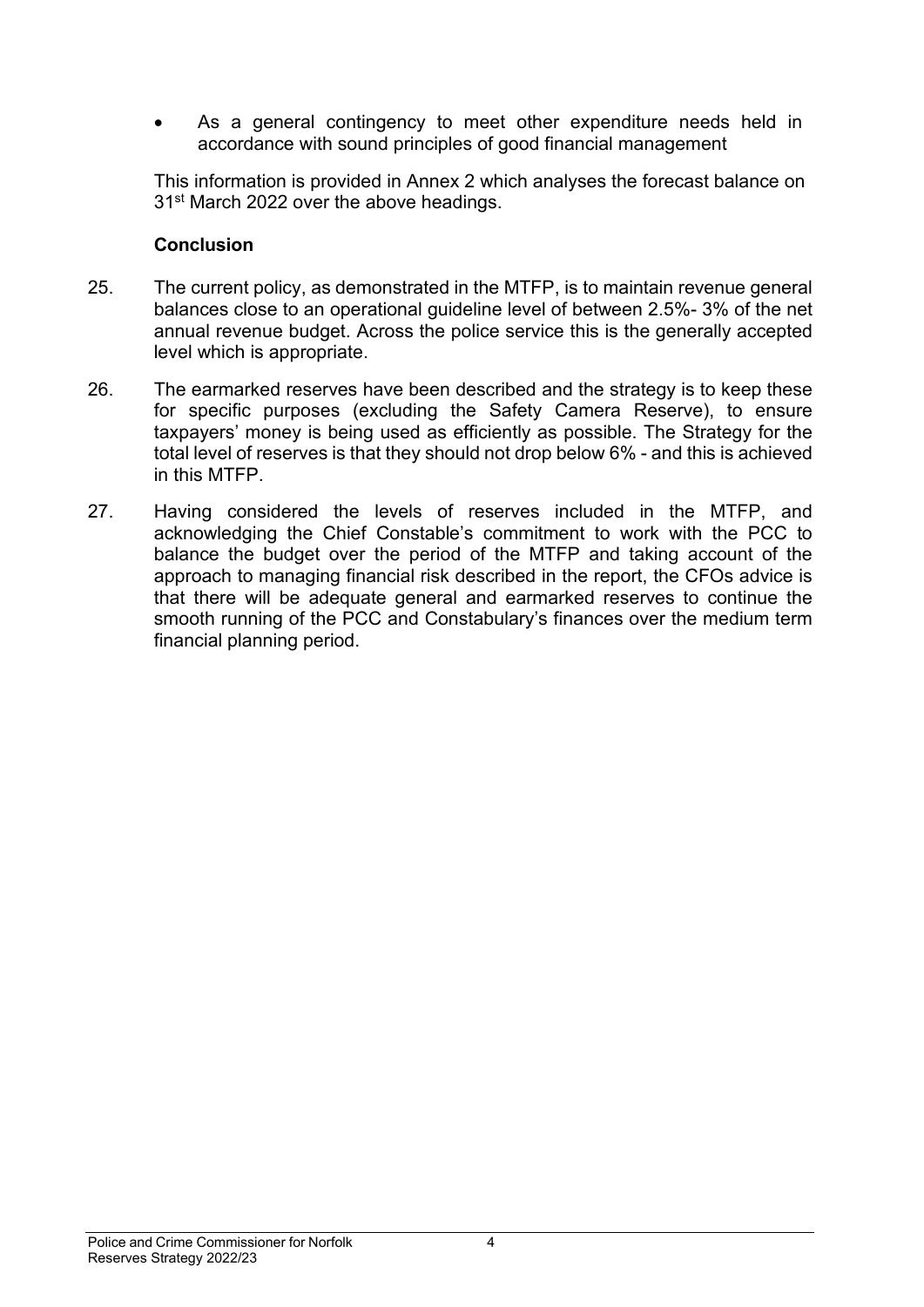#### **FORECAST MOVEMENTS IN GENERAL AND EARMARKED RESERVES 2020/21 to 2025/26 ANNEX 1**

| <b>RESERVES SUMMARY - NORFOLK</b>           |                         |                          |                   |                               |           |                         |                     |            |            |                           |                          |        |
|---------------------------------------------|-------------------------|--------------------------|-------------------|-------------------------------|-----------|-------------------------|---------------------|------------|------------|---------------------------|--------------------------|--------|
|                                             |                         |                          |                   |                               |           |                         |                     |            |            |                           |                          |        |
|                                             |                         |                          |                   | <b>Capital Financing</b>      |           |                         |                     |            |            |                           | <b>Total</b>             |        |
|                                             | <b>Total</b><br>General | <b>Budget</b><br>Support | Invest to<br>Save | and Efficiency<br>Improvement | Insurance | Regional<br>Partnership | Community<br>Safety | Efficiency | <b>PCC</b> | <b>Total</b><br>Earmarked | General and<br>Earmarked | Safety |
| <b>PROJECTION OF RESERVES LEVELS:</b>       | Reserve                 | Reserve                  | Reserve           | Reserve                       | Reserve   | Reserve                 | Reserve             | Reserve    | Reserve    | Reserve                   | <b>Reserves</b>          | Camera |
|                                             | £000                    | £000                     | £000              | £000                          | £000      | £000                    | £000                | £000       | £000       | £000                      | £000                     | £000   |
|                                             |                         |                          |                   |                               |           |                         |                     |            |            |                           |                          |        |
| 31/03/2021 Actual                           | 4,475                   | 3,282                    | 2,125             | 6,593                         | 856       | 193                     | 500                 | 125        | 1.837      | 15,511                    | 19.986                   | 1,101  |
| Proposed Changes 2021/22:                   |                         |                          |                   |                               |           |                         |                     |            |            |                           |                          |        |
| Transfer to Revenue from Reserves           |                         |                          |                   |                               |           |                         |                     |            | (266)      | (266)                     |                          |        |
| Transfer from Reserves 7F Team              |                         |                          | (175)             |                               |           |                         |                     |            |            | (175)                     |                          |        |
| <b>Contribution to Reserves</b>             | 100                     | 272                      |                   | 2,374                         |           |                         |                     |            |            | 2,646                     |                          |        |
| 31/03/2022 Forecast                         | 4,575                   | 3,554                    | 1,950             | 8.967                         | 856       | 193                     | 500                 | 125        | 1,571      | 17,716                    | 22.291                   | 1,101  |
|                                             |                         |                          |                   |                               |           |                         |                     |            |            |                           |                          |        |
| Proposed Changes 2022/23:                   |                         |                          |                   |                               |           |                         |                     |            |            |                           |                          |        |
| Transfer to Revenue from Reserves           |                         |                          | (583)             |                               |           |                         |                     |            |            | (583)                     |                          |        |
| Transfer to Revenue from Reserves - 7F team |                         |                          | (157)             |                               |           |                         |                     |            |            | (157)                     |                          |        |
| Reallocation between reserves               | 115                     | (115)                    |                   |                               |           |                         |                     |            |            | (115)                     |                          |        |
| <b>Contribution to Reserves</b>             | 150                     |                          |                   | 1,417                         |           |                         |                     |            |            | 1,417                     |                          |        |
| 31/03/2023 Forecast                         | 4,840                   | 3,439                    | 1,210             | 10,384                        | 856       | 193                     | 500                 | 125        | 1,571      | 18,278                    | 23,118                   | 1,101  |
|                                             |                         |                          |                   |                               |           |                         |                     |            |            |                           |                          |        |
| Proposed Changes 2023/24:                   |                         |                          |                   |                               |           |                         |                     |            |            |                           |                          |        |
| Transfer to Revenue from Reserves           |                         | (1, 913)                 | (468)             |                               |           |                         |                     |            |            | (2, 381)                  |                          |        |
| Transfer to Revenue from Reserves - ESN     |                         |                          |                   | (2, 479)                      |           |                         |                     |            |            | (2, 479)                  |                          |        |
| Reallocation between reserves               |                         | (314)                    | 314               |                               |           |                         |                     |            |            | $\mathbf 0$               |                          |        |
| <b>Contribution to Reserves</b>             | 125                     |                          | 50                | 524                           |           |                         |                     |            |            | 574                       |                          |        |
| 31/03/2024 Forecast                         | 4,965                   | 1,212                    | 1,106             | 8,428                         | 856       | 193                     | 500                 | 125        | 1,571      | 13,992                    | 18,957                   | 1,101  |
| Proposed Changes 2024/25:                   |                         |                          |                   |                               |           |                         |                     |            |            |                           |                          |        |
| Transfer to Revenue from Reserves           |                         |                          | (354)             |                               |           |                         |                     |            |            | (354)                     |                          |        |
| Transfer to Revenue from Reserves - ESN     |                         |                          |                   | (2, 479)                      |           |                         |                     |            |            | (2, 479)                  |                          |        |
| Reallocation between reserves               | 80                      | (80)                     |                   |                               |           |                         |                     |            |            | (80)                      |                          |        |
| <b>Contribution to Reserves</b>             | 50                      |                          |                   | 1,394                         |           |                         |                     |            |            | 1,394                     |                          |        |
| 31/03/2025 Forecast                         | 5,095                   | 1,132                    | 752               | 7,343                         | 856       | 193                     | 500                 | 125        | 1,571      | 12,472                    | 17,567                   | 1,101  |
| Proposed Changes 2025/26:                   |                         |                          |                   |                               |           |                         |                     |            |            |                           |                          |        |
| Transfer to Revenue from Reserves           |                         |                          | (198)             | (807)                         |           |                         |                     |            |            | (1,006)                   |                          |        |
| Contribution to Reserves                    | 25                      |                          |                   | 500                           |           |                         |                     |            |            | 500                       |                          |        |
| 31/03/2026 Forecast                         | 5,120                   | 1,132                    | 554               | 7,035                         | 856       | 193                     | 500                 | 125        | 1,571      | 11,966                    | 17,086                   | 1,101  |

#### **Excludes Safety Camera Partnership Reserve**